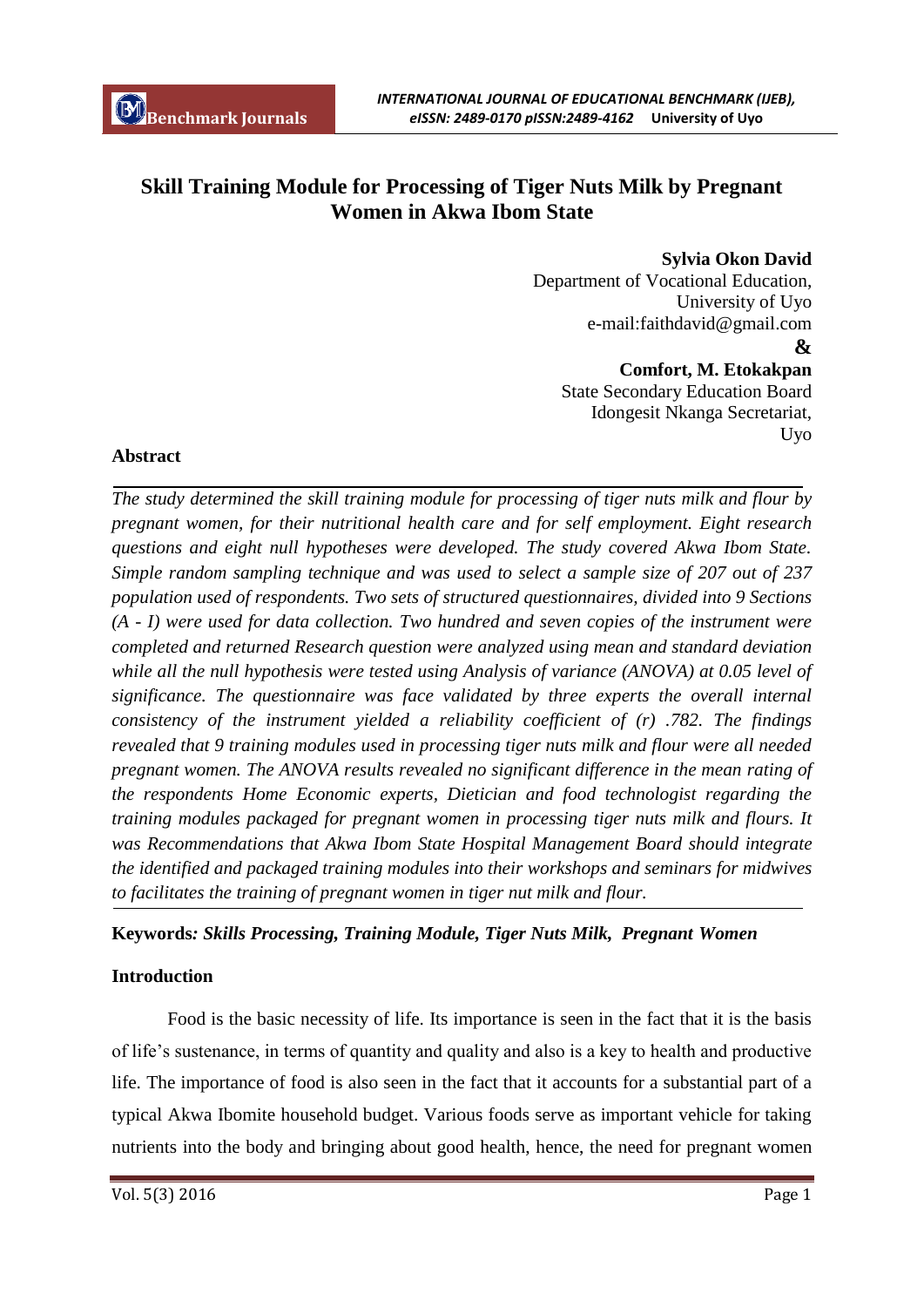to be in adequately fed. The measure of the quality of any food taken, depends upon various classes of food combined in appropriate proportions to ensure a balanced food intake.

Pregnancy is the period that requires proper combination of a variety of foods for adequate intake of necessary nutrients. Conception and subsequent weeks afterwards is the time when it is most critical and may be vulnerable, as it is the time when the organs and systems develop within. The energy used to create the systems comes from the energy and nutrients in the mother's blood circulatory system. This is the reason for correct nutrient intake during pregnancy.

During the early stages of pregnancy when the placenta is not yet finally formed, there is no mechanism to protect the embryo from the deficiencies which may be inherent in the mother's blood stream, thus it is crucial that an adequate amount of nutrients is consumed as asserted by Isong (2013) . There are still cases that a good number of pregnant women eat food that contain little nutrients which make them feel dull with empty calories, as asserted by Isong (2013) but will not provide her or the unborn baby with useful nutrients as a result of lack of nutrient among pregnant women. Diet related diseases are increasingly recognized in Akwa Ibom State. (Hospital Management Board, 2014)

Consuming food with empty calories results in diseases such as iron deficiency, diabetes, hemorrhoids, acute respiratory infections, vitamin A deficiency, vitamin D deficiency, listeria. (Isong, 2013) All these deficiencies cause complications like, still birth, pregnant women' mortality, low birth we  $\frac{1}{\pi}$  niscarriages, premature delivery, heart failure, liver failure, blood loss during labour and others. It may cause long term problems on the baby such as weak immune system, low level of stamina and energy, greater risk of contracting illnesses. Mortality due to diet related cases in pregnant women accounted to 58% of the total maternal mortality in the world. (Approximately,62 million die each year) (Rita, 2009).

Currently, in Akwa Ibom State there are still a good number of registered pregnant women who have diet related illness. These Women eat foods that contain little or poor nutrients. They are filled with empty calories that do not provide any nutrients to them and their unborn babies. Diet-related diseases in pregnant women increasingly are recognized in Akwa Ibom State. (Hospital Management Board,2014). These diseases include: Iron deficiency, acute respiratory infections, Anemia, Vitamin A deficiency, Vitamin D deficiency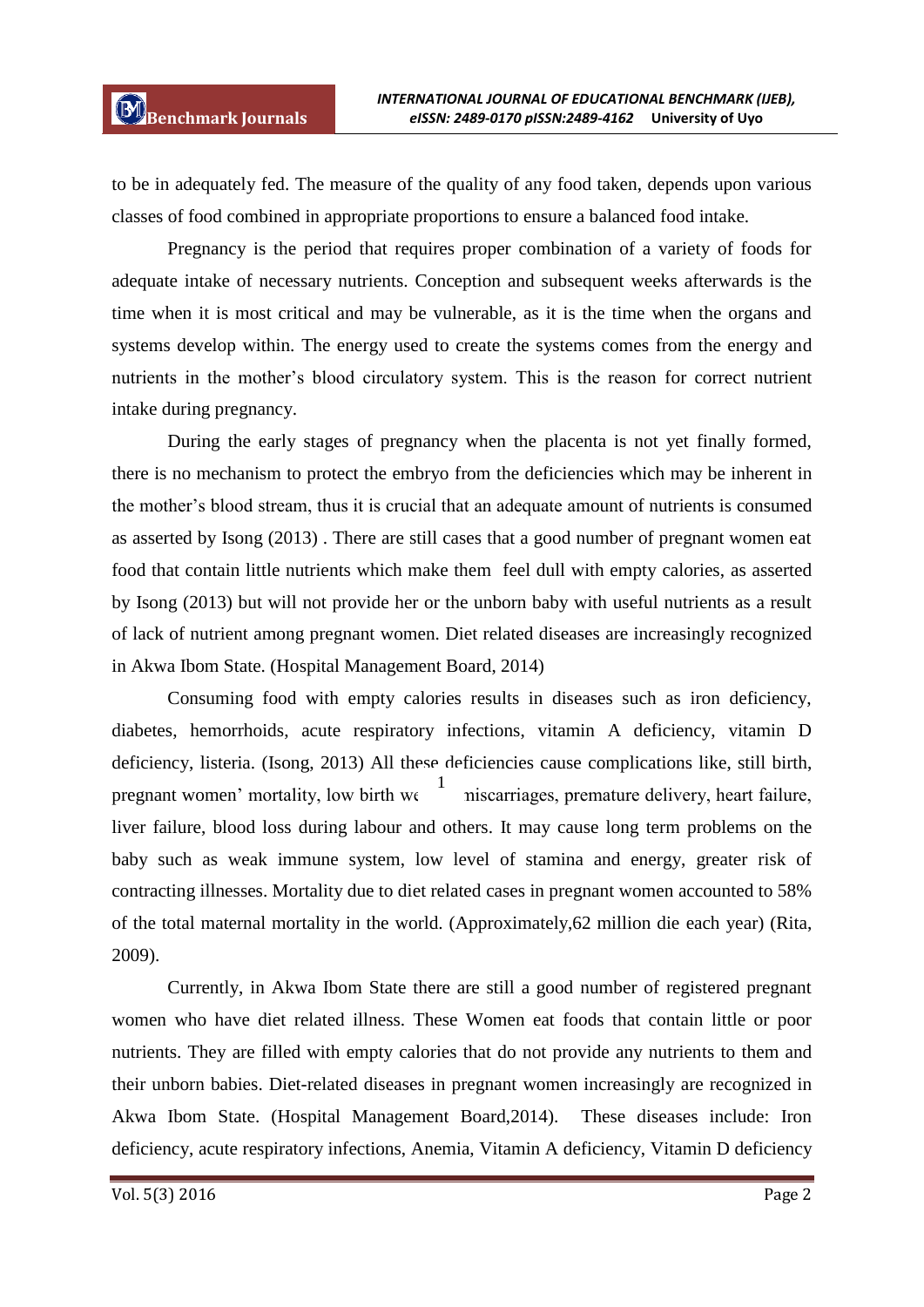Hemorrhoids, listeria and diabetes. All these deficiencies cause complications which may result in still birth, maternal mortality, low birth weight, miscarriages, premature delivery, heart failure, liver failure and blood loss during labour. It may even have long term problems on the baby like weak immune system, greater risk of contracting illness. Thus it is important that pregnant women should eat balanced diet in the entire course of pregnancy. Thus exploring other sources of providing balanced diet would form new interventions in pregnant women nutritional health care services.

However, pregnant women do not know how to process tiger nut milk and flour to solve the problems of diet related disease. Tiger nut contain all the classes of essential nutrients such as protein, carbohydrates, fats, vitamin and minerals, but the pregnant women do not have the skills to process tiger nut milk and flour. Due to high cost of balanced diet in Akwa Ibom State, it is expedient to source for the locally available stuffs that are rich, cheap and accessible at least to the poor rural mothers and pregnant women and children. Tiger nut has been identified and recognized as such plant but the problem lies in the ability to process the nuts into its constituent products such as milk and flour for pregnant women and others. It is therefore imperative to determine the skills training modules for pregnant women in processing tiger nuts milk and flour in Akwa Ibom State.

A module is explained by Olaitan and Ali (1997) as a unit of related skills arranged sequentially to be used in teaching a group of learners within a given time. A module represents a training package arranged in units of related skills used for transferring skills to the trainees in specified enterprise area. Modules lend themselves to training in bits and reduce training periods (Onuka, 2006). The training objectives, contents and methodology are represented at a glance in a concise form for the trainer and trainees to ensure that they are participating effectively in the training programme. It is expected that the correct use of modules for tiger nut, milk and flour processing are bound to make training effective.

#### **Purpose of the Study**

The main purpose of the study was to determine the skills training modules for processing of tiger nuts (*Cyperusesculentus*) milk by pregnant women in Akwa Ibom State. Specifically, the study sought to answer the following four research questions:

1. What are the skills training modules in soaking of tiger nuts milk by pregnant women?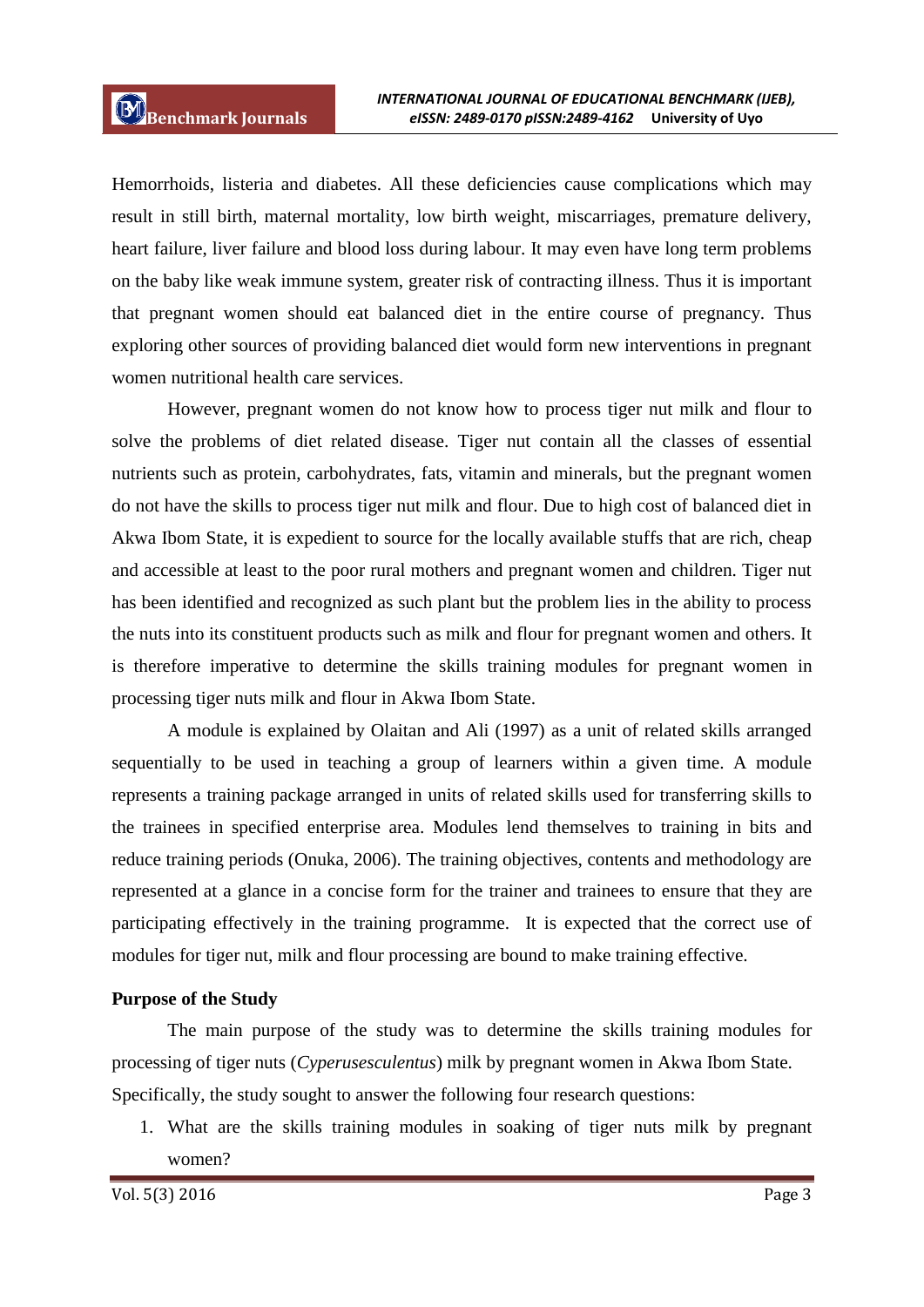- 2. What are the skills training modules in grinding of tiger nuts milk by pregnant women?
- 3. What are the skills training modules in sieving of tiger nuts milk by pregnant women?
- 4. What are the skills training modules in packaging of tiger nuts milk by pregnant women?

## **Methodology**

A survey research design was used for the study and it was carried out in Akwa Ibom State. The population of the consisted of 237 Home Economic experts, food technologist and dieticians in Akwa Ibom State. A sample size of 207 individuals were selected, using simple random sampling technique. Skill training modules for processing of tiger nut milk was developed by David (2015) for data collection. The skill training modules for processing of tiger nut milk which contained 30 and has coefficient of rehabilitee of .78.

The data generated from the study were analyzed using mean, standard deviaton in answers all the research questions while analysis of variance (ANOVA) was used in testing for null hypotheses at 0.05 level of significance.

## **Data Analysis and Results.**

**Research Question 1:** Data in research question 1 is presented in Table 1.

|                       | <b>Table 1</b> Module $A - S$ oaking module for light fluis mink |                         | $N = 207$ |                      |
|-----------------------|------------------------------------------------------------------|-------------------------|-----------|----------------------|
| <b>Modules</b><br>S/N | <b>Modules items</b>                                             | $\overline{\mathbf{X}}$ | <b>SD</b> | <b>Remark</b>        |
| <b>Modules</b>        | Soaking skills in tiger nuts milk                                |                         |           |                      |
| A                     | processing enterprise. (17 items)                                |                         |           |                      |
| A <sub>1</sub>        | Buying yellow tiger nuts (fleshy nuts)                           | 3.87                    | .62       | <b>Highly Needed</b> |
| A <sub>2</sub>        | Get a clean bowl                                                 | 3.64                    | .59       | <b>Highly Needed</b> |
| $A_3$                 | Measure accurately 5 cups of tiger nuts                          | 3.75                    | .68       | <b>Highly Needed</b> |
| $A_4$                 | Put the measured tiger nuts into a bowl                          | 3.86                    | .73       | <b>Highly Needed</b> |
| A <sub>5</sub>        | Pour the clean water into the measured                           | 4.22                    | .77       | <b>Highly Needed</b> |
|                       | tiger nuts.                                                      |                         |           |                      |
| $A_6$                 | Wash tiger nuts thoroughly with two 4.19                         |                         | .75       | <b>Highly Needed</b> |
|                       | hands.                                                           |                         |           |                      |
| $A_7$                 | Remove the washed tiger nuts into 4.15                           |                         | .73       | <b>Highly Needed</b> |
|                       | another clean bowl.                                              |                         |           |                      |
| $A_8$                 | Add clean water and wash again until all                         | 4.28                    | .60       | <b>Highly Needed</b> |
|                       | the dirt is removed.                                             |                         |           |                      |

**Table 1 Module A – Soaking module for tiger nuts milk N=207**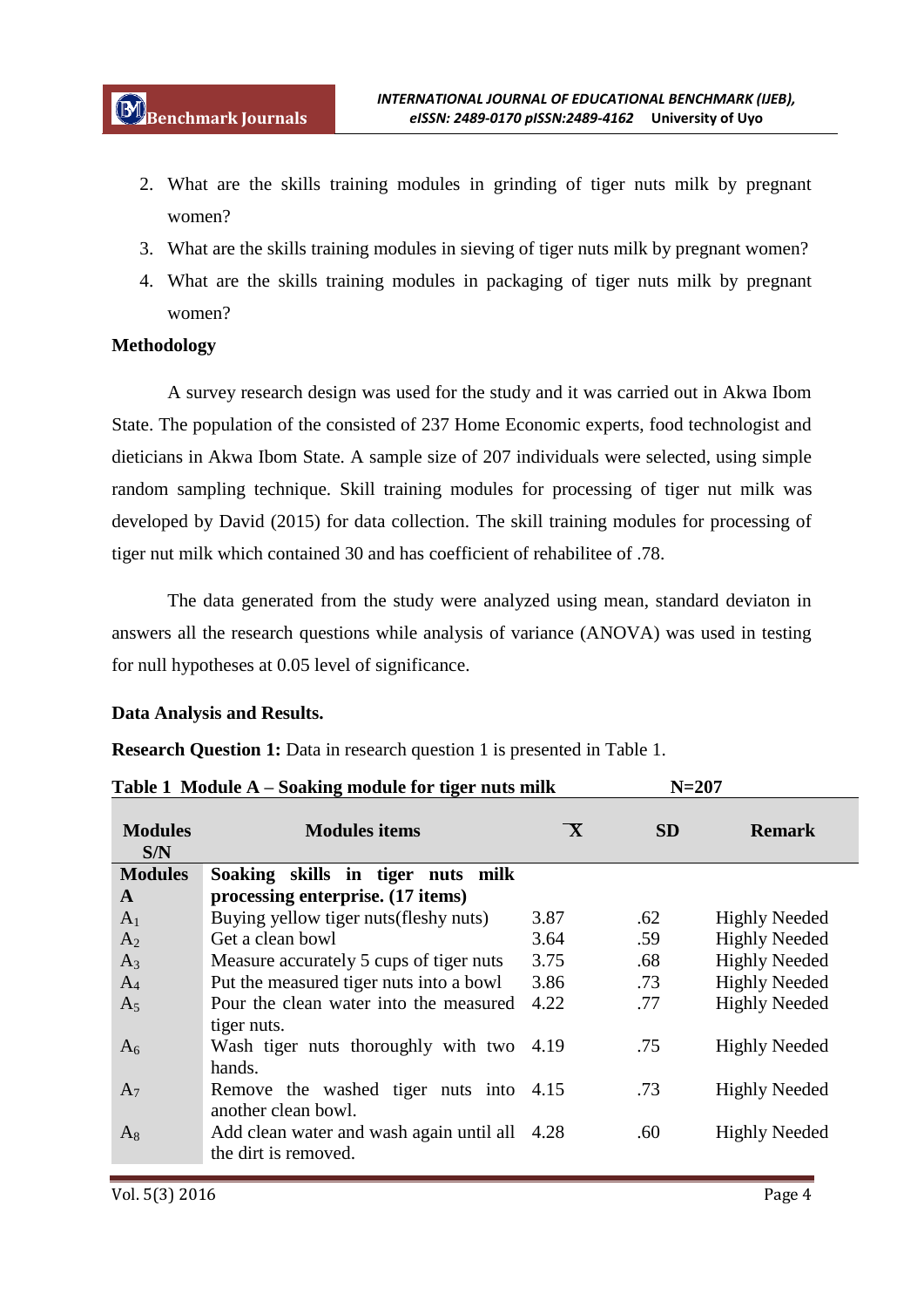| $A_9$    | Put the washed tiger nuts into a strainer. | 4.09 | .66 | <b>Highly Needed</b> |
|----------|--------------------------------------------|------|-----|----------------------|
| $A_{10}$ | Strain the water by using a strainer       | 4.28 | .64 | <b>Highly Needed</b> |
| $A_{11}$ | Measure clean water into a clean bowl      | 3.71 | .59 | <b>Highly Needed</b> |
| $A_{12}$ | Put the strained tiger nuts into the water | 4.21 | .83 | <b>Highly Needed</b> |
| $A_{13}$ | Soak the tiger nuts for 8 hours            | 3.99 | .67 | <b>Highly Needed</b> |
| $A_{14}$ | Remove the soaked tiger nuts into          | 3.74 | .67 | <b>Highly Needed</b> |
|          | another lean bowl                          |      |     |                      |
| $A_{15}$ | Rinse it again with clean water            | 4.07 | .74 | <b>Highly Needed</b> |
| $A_{16}$ | Strain excess water again using strainer   | 3.85 | .71 | <b>Highly Needed</b> |
| $A_{17}$ | Pour it into a clean dry plate.            | 4.28 | .72 | <b>Highly Needed</b> |

The data presented in Table 1 showed that the 17 items (module A) in soaking skills in tiger nut milk processing had mean value between 3.87- 4.28. Similarly, the 17 soaking items of module A all had mean value were highly needed. The standard deviation ranged from .62 - .72 which shows that the respondents were close in their opinions on skill training module for processing of tiger nut. This implies that pregnant women needed training on the items for the processing of tiger nut milk.

|                | Table 2: Module B – Grinding module for tiger nuts milk |              |           | $N = 207$            |
|----------------|---------------------------------------------------------|--------------|-----------|----------------------|
| <b>Modules</b> | <b>Modules items</b>                                    | <b>Mean</b>  | <b>SD</b> | <b>Remark</b>        |
| S/N            |                                                         | $\mathbf{x}$ |           |                      |
| <b>Modules</b> | Grinding skills in tiger nuts milk                      |              |           |                      |
| B              | processing (7 items)                                    |              |           |                      |
| $B_1$          | Wash the blender thoroughly with clean 4.19             |              | .69       | <b>Highly Needed</b> |
|                | water                                                   |              |           |                      |
| $B_2$          | Put the tiger nuts into a blender, a 4.04               |              | .71       | <b>Highly Needed</b> |
|                | handful at a time                                       |              |           |                      |
| $B_3$          | Add 500mls of water to the ground tiger 4.28            |              | .58       | <b>Highly Needed</b> |
|                | nuts                                                    |              |           |                      |
| $B_4$          | Blend and pause for 5 seconds                           | 4.02         | .77       | <b>Highly Needed</b> |
| $B_5$          | Repeat the action of blending                           | 4.27         | .72       | <b>Highly Needed</b> |
| $B_6$          | Pour the ground tiger nuts paste into a                 | 3.70         | .68       | <b>Highly Needed</b> |
|                | clean bowl                                              |              |           |                      |
| $B_7$          | Repeat the process until all the tiger nuts 4.21        |              | .90       | <b>Highly Needed</b> |

**Research Question 2:** Data for answering research question 2 is presented in Table 2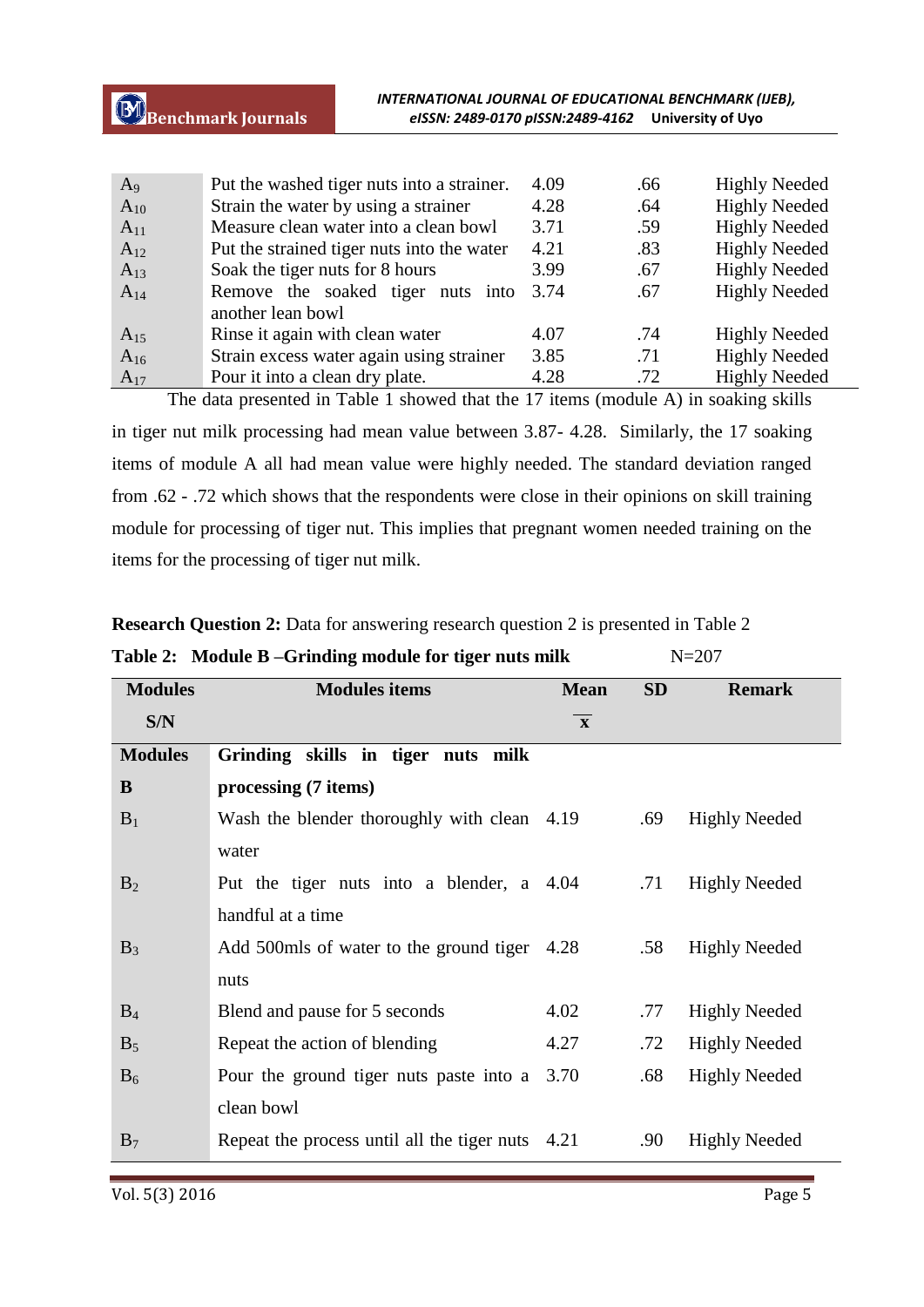are ground to a smooth paste.

The data presented in Table 2 showed that the 7 items (module B) in Grinding skills in tiger nut milk processing had mean value between 4.19 - 4.21. Similarly, the 7 Grinding items of module B all had mean value were highly needed

The standard deviation ranged from .69 - .90 which shows that the respondents were close in their opinions on skill training module for processing of tiger nut. This implies that pregnant women needed training on the items for the processing of tiger nut milk.

**Research Question 3:** Data for answering research question 3 is presented in Table 3

| Table 3: Module C Sieving modules in tiger nuts milk. | $N = 207$ |
|-------------------------------------------------------|-----------|
|-------------------------------------------------------|-----------|

| <b>Modules</b>   | <b>Modules</b> items                   | <b>Mean</b>             | <b>SD</b> | <b>Remark</b>        |
|------------------|----------------------------------------|-------------------------|-----------|----------------------|
| S/N              |                                        | $\overline{\mathbf{x}}$ |           |                      |
| <b>Modules C</b> | Sieving skills in tiger nuts milk      |                         |           |                      |
|                  | processing (10 items)                  |                         |           |                      |
| C <sub>1</sub>   | Using a clean bowl                     | 3.71                    | .77       | <b>Highly Needed</b> |
| $C_2$            | Pour the ground tiger nuts paste       | 4.01                    | .69       | <b>Highly Needed</b> |
|                  | into a bowl                            |                         |           |                      |
| $C_3$            | Pour the ground tiger nuts into a 3.96 |                         | .82       | <b>Highly Needed</b> |
|                  | sieve                                  |                         |           |                      |
| $C_4$            | Using wooden spoon turn the $4.25$     |                         | .64       | <b>Highly Needed</b> |
|                  | ground tiger nuts                      |                         |           |                      |
| $C_5$            | Add 200mls of water to the paste       | 4.03                    | .74       | <b>Highly Needed</b> |
| C <sub>6</sub>   | Scoop the paste into the sieve         | 4.21                    | .67       | <b>Highly Needed</b> |
|                  | little at a time                       |                         |           |                      |
| C7               | Squeeze out the milk from the 3.88     |                         | .69       | <b>Highly Needed</b> |
|                  | chaff into a clean bowl                |                         |           |                      |
| C8               | Repeat the sieving process until 3.78  |                         | .70       | <b>Highly Needed</b> |
|                  | sieving process is completed           |                         |           |                      |
| C9               | Boil the extracted milk for 15 3.71    |                         | .72       | <b>Highly Needed</b> |
|                  | minutes to kill all the bacteria that  |                         |           |                      |
|                  | may be in the milk                     |                         |           |                      |
| C10              | Bring it down to cool.                 | 4.10                    | .81       | <b>Highly Needed</b> |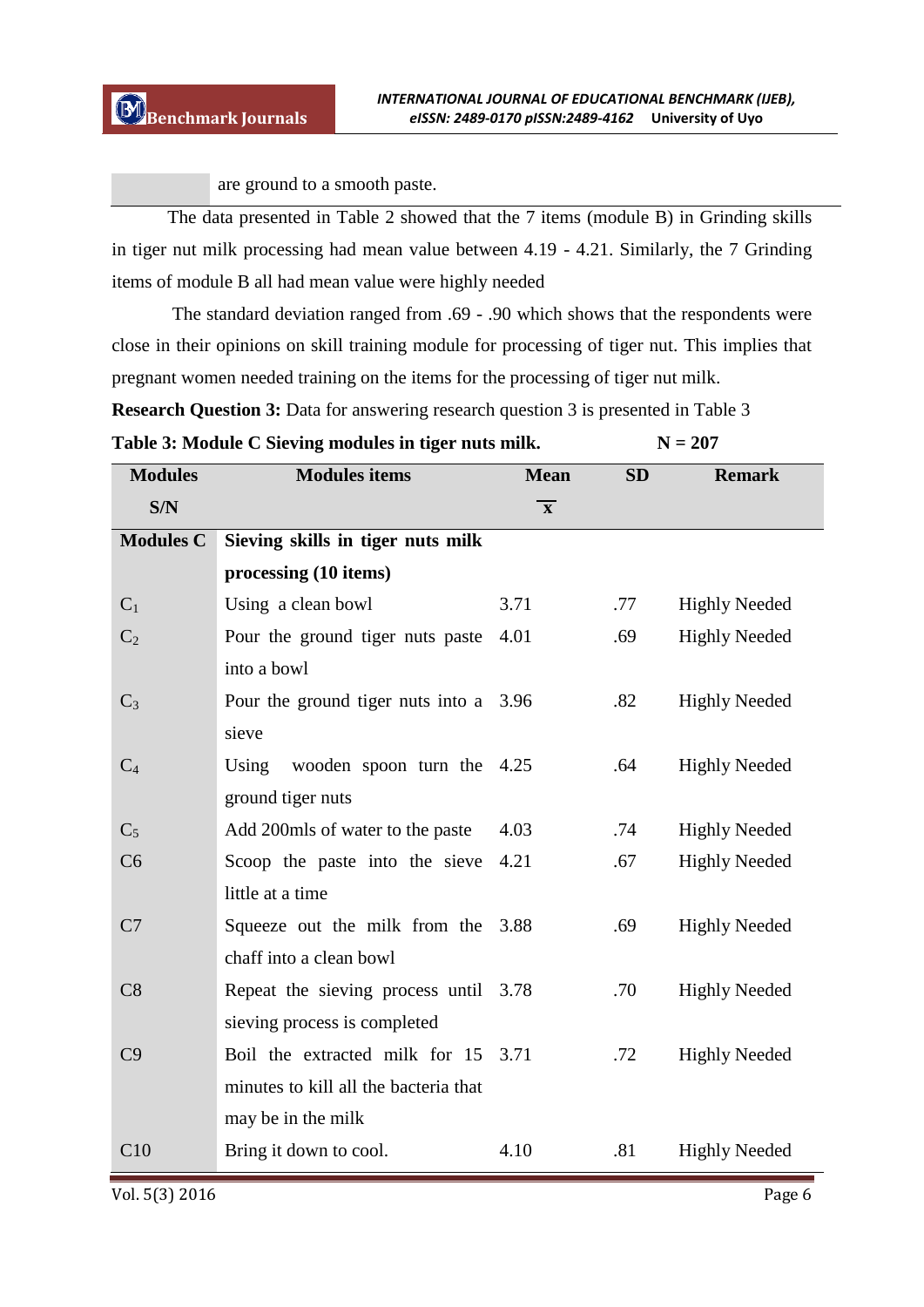The Data presented in table 3 showed that the 10 items (module C) in Sieving skills in tiger nut milk processing had mean value above between 3.71 - 4.10. The 9 items of module C all had mean value were highly needed

The standard deviation ranged from .79 - .85 which shows that the respondents were close in their opinions on skill training module for processing of tiger nut and flour. This implies that pregnant women needed training on the items for the processing of tiger nut milk.

**Research Question 4:** Data for answering research question 4 is presented in Table 4 **Table 4: Module D Packaging modules in tiger nuts milk. N = 207** 

| <b>Modules</b> | <b>Modules items</b>                      | <b>Mean</b>  | <b>SD</b> | <b>Remark</b>        |
|----------------|-------------------------------------------|--------------|-----------|----------------------|
| S/N            |                                           | $\mathbf{X}$ |           |                      |
| Modules D      | Packaging skills in tiger nuts milk       |              |           |                      |
|                | processing (6 items)                      |              |           |                      |
| D <sub>1</sub> | Clean bottles with tight lids.            | 4.11         | .70       | <b>Highly Needed</b> |
| D2             | Sterilize the bottles via boiling for     | 4.03         | .77       | <b>Highly Needed</b> |
|                | 15 minutes                                |              |           |                      |
| D <sub>3</sub> | Develop attractive label e.g (sleek 4.22) |              | .65       | <b>Highly Needed</b> |
|                | tiger drink)                              |              |           |                      |
| D <sub>4</sub> | Pour the extracted milk into bottles 4.07 |              | .66       | <b>Highly Needed</b> |
|                | with lid                                  |              |           |                      |
| D <sub>5</sub> | Seal the bottle                           | 4.13         | .69       | <b>Highly Needed</b> |
| D <sub>6</sub> | Store in the refrigerator or store in     | 3.68         | .61       | <b>Highly Needed</b> |
|                | a cool dry place. It will last for 5      |              |           |                      |
|                | days                                      |              |           |                      |

The Data presented in Table 4 showed that the 6 items (module D) in Packaging skills in tiger nut milk processing had mean value above mean between 4.11-3.68. The 6 items of module D all had mean value were highly needed The standard deviation ranged from .75 - .61 which shows that the respondents were close in their opinions on skill training module for processing of tiger nut. This implies that pregnant women needed training on the items for the processing of tiger nut milk.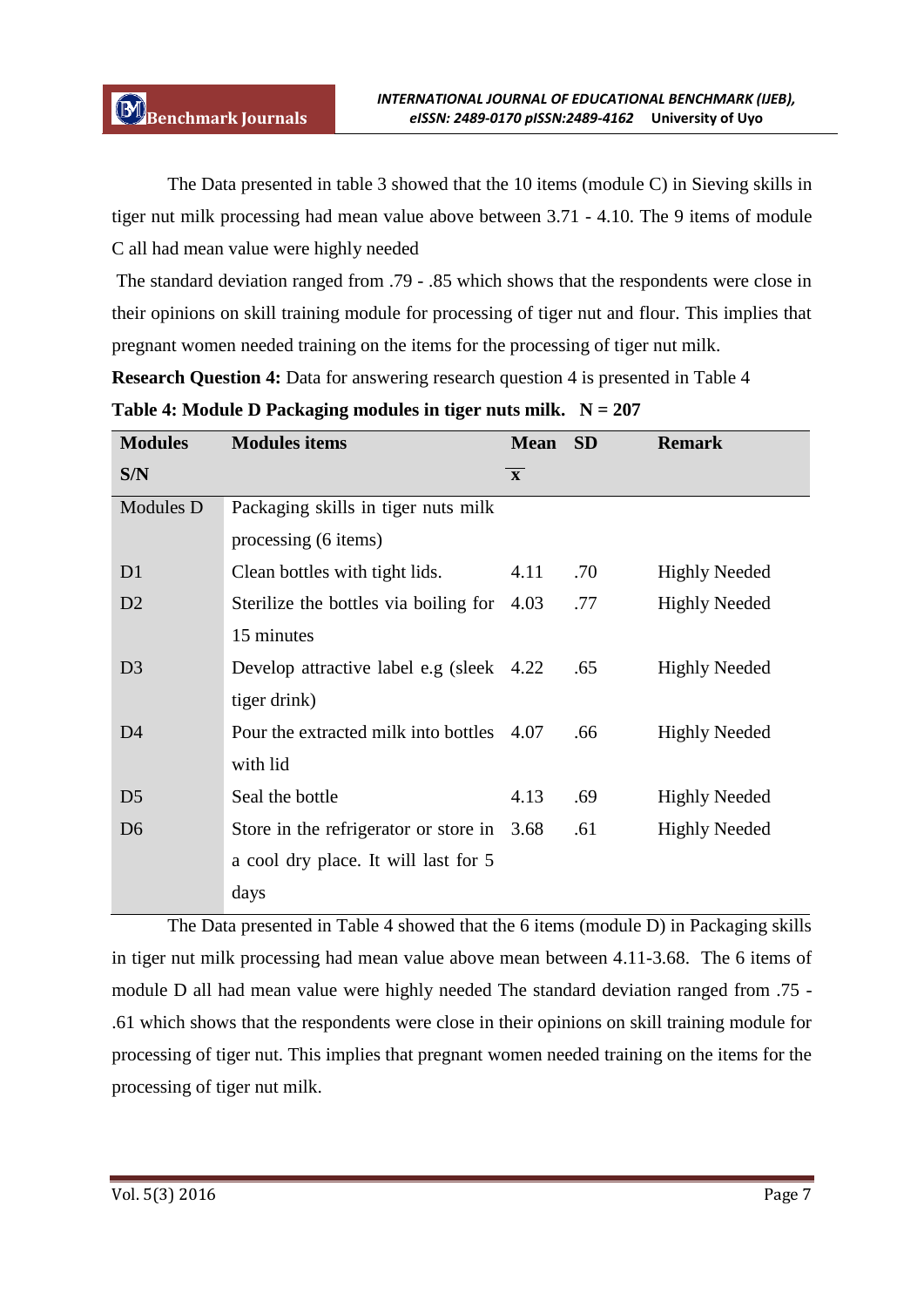#### **Discussion of the Findings**

The findings of this study have been arranged and discussed according to the four research questions. The research questions are discussed as discussed.

Research question one on Table 1 the findings shows that the skill in soaking will be needed by pregnant women. While Null hypotheses indicates that there was no significance difference between in the mean rating of the respondents of home economic experts, dieticians and food technologist regarding soaking tiger nut milk. This is in line with elation and Mana (2011) who observed that planning of any farm operation should incorporate. The following management skills such as formulation of specific objective reviewing the formulated objectives periodically with changes in innovation, drawing up programme plan for the farm, selection of site for processing operations, deciding on the type of processing to adopt in his enterprise

Research Question 2 on Table 2 shows that the skill in grinding is needed by pregnant women. This findings is in consonance with the views of Sanni et-al (2005) who highlighted some steps in grinding tiger nut flour and milk to include: using clean dry blender putting the tiger nuts into blender a handful at a time blending the tiger nuts until smooth to powder. Repeating the grinding process until the nuts are properly ground. The grinding skill items were all needed in tiger nut milk.

Research Question 3 on Table 3 shows that the skill in sieving is needed by pregnant women. This findings on sieving skills as presented is in accordance with food and Agriculture Organisation Report (FAO 2002), the report stated that sieving skills needed by the food processing e.g. sieving of flour or milk for profitable products include: using of clean bowl, using of wooden spoon, using of strainer, separating the milk from the chaff or the milk from the chaff. The sieving skills were all needed in tiger nuts milk.

Research Question 4 on Table 4 shows that the skill in packaging is needed by pregnant women. This result is in line with the findings of Ahmed (2012) on packaging skill items needed agreed with the opinion of home economics experts dieticians and food technologist who identified sterilizing the bottles via boiling, using clean bottles with tiger lids, developing attractive label, sealing the milk.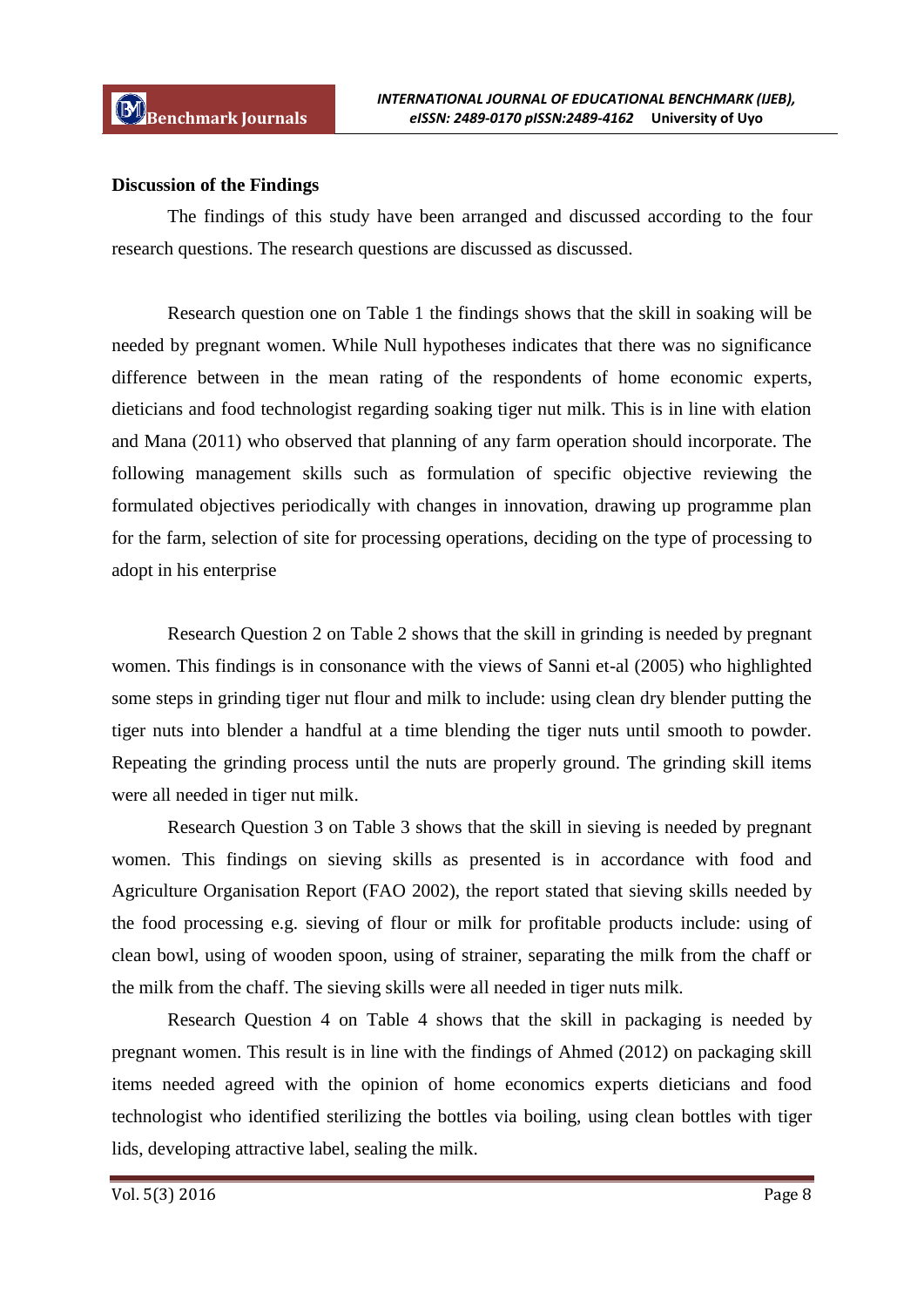#### **Recommendations**

Based on the findings and their discussion as well as conclusions the following recommendations are made:

- 1. The Officials of the Hospital Management Board of Akwa Ibom State should integrate the identified and packaged training modules into their workshops and seminars. This will facilitates the training of pregnant women and others interested in tiger nut milk and flour processing.
- 2. The pregnant women in Akwa Ibom State should be allowed access to the skill items in the training models, as identified in this study to enable them improve on their processing.
- 3. Nursing Educators, health workers should be patient in the task of training pregnant women for their health benefit and for entrepreneurial exploits.
- 4. The government of Akwa Ibom State should make the findings of this study available to the media for discrimination of the general public.

#### **References**

- Agricultural Organization Report (2002). Oil Palm, World Production. *Retrieved 2003 from http://uga.edu/fruit/oilpalm.html.*
- Ahmed (2012). Developing Skills for Sustainable Food Production. *International Journal of Educational Policy* 2(3) 156-159.
- Ben (2001). Food Availability and Affordability in Califormia. Monetary: *Journal of Sustainable Agriculture.* 8:98-108.
- Ekwere (1991). Animal Protein demand and Supply. London: *Journal of Animal Scientist.*  6(3)216-220.
- Fedrick T. (1990). *World Agricultural towards 2015/2030 and AFP perspective.* Rome: FAO Publications.
- Forbes (1999). Bananas and Plantains: Review of Banana and Plantain (IITA) *Production. Retrieved from http://www.bogard.ucla.edu/html/botanytextbooks/economybotany/musa/index.html on 27/09/2009*.
- Hospital Management Board (2014). *Information on numbers of health centres and Hospitals in Akwa Ibom State*, Ministry of Health, Uyo